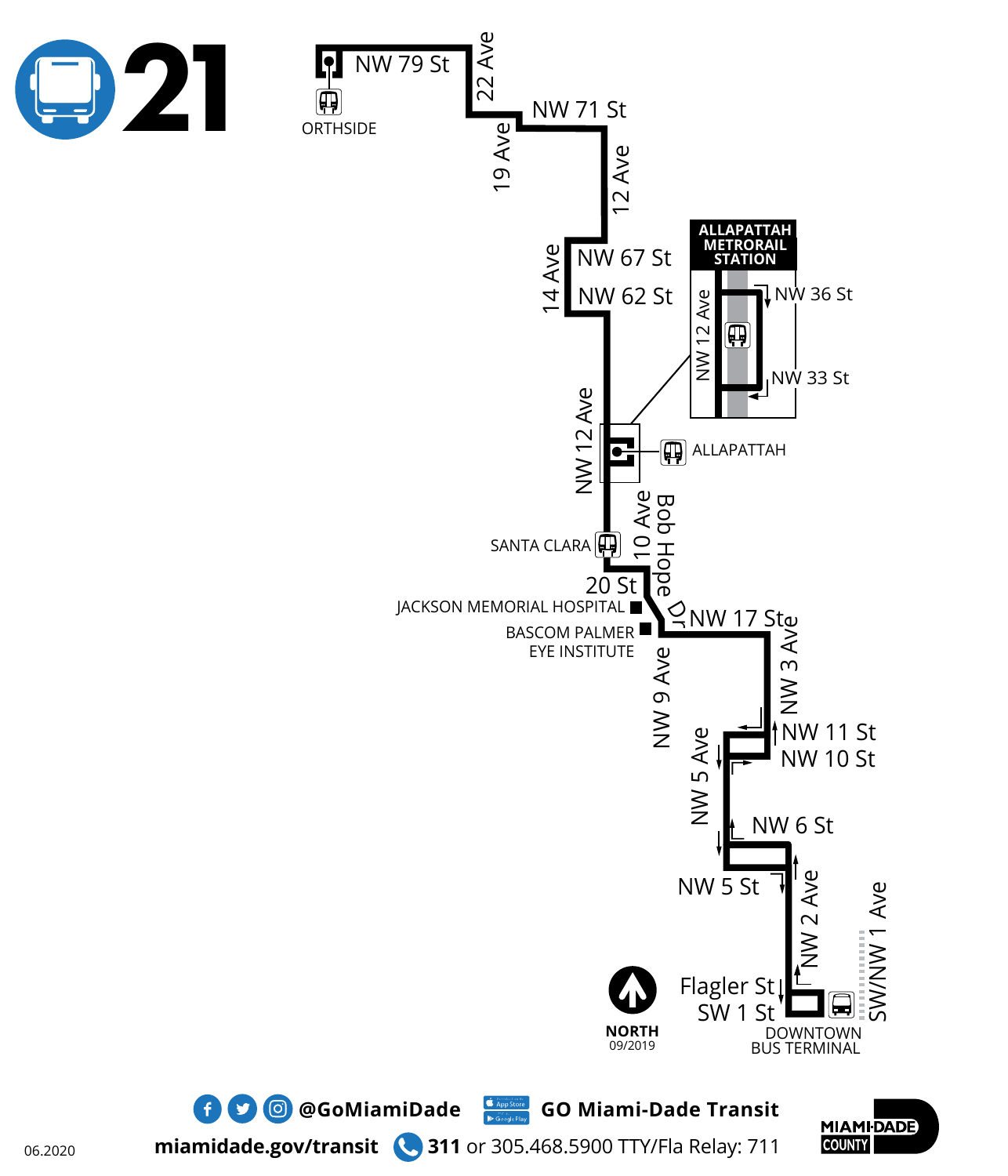|                  | <b>WEEKDAYS / DIAS LABORABLES / LASEMÈN</b>           |                                 |                     |  |  |  |  |  |  |                                 |                                                                                                                                                                                                                |  |  |  |                                                          |  |  |  |  |  |  |  |  |  |  |  |      |                                              |  |  |  |
|------------------|-------------------------------------------------------|---------------------------------|---------------------|--|--|--|--|--|--|---------------------------------|----------------------------------------------------------------------------------------------------------------------------------------------------------------------------------------------------------------|--|--|--|----------------------------------------------------------|--|--|--|--|--|--|--|--|--|--|--|------|----------------------------------------------|--|--|--|
|                  | <b>NORTHBOUND</b><br>RUMBO NORTE / DIREKSYON NÒ       | <b>MORNING / MAÑANA / MATEN</b> |                     |  |  |  |  |  |  |                                 |                                                                                                                                                                                                                |  |  |  | <b>AFTERNOON / TARDE / APRÈ MIDI</b><br>$\sum_{k=1}^{n}$ |  |  |  |  |  |  |  |  |  |  |  |      |                                              |  |  |  |
| Ţ                | <b>Downtown</b><br><b>Metrobus Terminal</b>           |                                 |                     |  |  |  |  |  |  |                                 | 5:35 6:05 6:35 7:05 7:35 8:05 8:35 9:05 7:35 8:05 8:35 9:05 9:35 10:05 10:35 11:05 11:35 12:05 12:35 1:05 1:35 2:05 3:35 4:05 4:35 5:05 5:35 6:05 6:35 7:05 7:54 8:52 10:07 11:38                              |  |  |  |                                                          |  |  |  |  |  |  |  |  |  |  |  |      |                                              |  |  |  |
|                  | NW 9 Ave & 17 St                                      |                                 |                     |  |  |  |  |  |  |                                 | 5:47 6:19 6:49 7:22 7:52 8:09 9:06 10:21 11:50 5:47 6:19 6:49 7:22 7:52 8:53 9:23 9:53 9:23 9:53 10:22 10:52 11:52 12:22 12:52 1:52 2:53 3:53 4:23 4:53 5:23 5:53 6:20 6:50 7:20 8:09 9:06 10:21 11:50         |  |  |  |                                                          |  |  |  |  |  |  |  |  |  |  |  |      |                                              |  |  |  |
| $\sum_{i=1}^{n}$ | Allapattah<br><b>Metrorail Station</b>                |                                 |                     |  |  |  |  |  |  |                                 | 5:52 6:25 6:54 6:27 6:55 7:29 7:29 7:52 7:53 7:29 7:59 8:30 9:00 9:30 10:01 10:30 11:00 11:30 2:00 12:30 1:00 1:30 2:01 2:32 3:03 3:33 4:05 4:35 5:05 5:34 6:04 6:27 6:57 7:27 8:15 9:12 10:27 11:55           |  |  |  |                                                          |  |  |  |  |  |  |  |  |  |  |  |      |                                              |  |  |  |
|                  | NW 71 St & 12 Ave                                     |                                 |                     |  |  |  |  |  |  |                                 | 6:06 6:39 7:11 7:45 8:16 8:47 9:15 9:45 10:17 10:46 11:16 11:46 12:16 12:46 1:16 12:46 12:16 12:46 12:16 12:46 12:16 12:49 3:22 3:52 4:24 4:54 5:23 5:52 6:20 6:43 7:13 7:43 8:29 9:25 10:40 12:08             |  |  |  |                                                          |  |  |  |  |  |  |  |  |  |  |  |      |                                              |  |  |  |
|                  | NW 79 St & 27 Ave                                     |                                 |                     |  |  |  |  |  |  |                                 | 6:14 6:47 7:21 7:55 8:26 8:37 9:24 9:54 10:26 10:55 11:25 11:55 12:25 12:55 1:25 1:55 2:28 2:59 3:32 4:02 4:34 5:04 5:33 6:02 6:30 6:30 6:53 7:23 7:53 8:38 9:33 10:48 12:15                                   |  |  |  |                                                          |  |  |  |  |  |  |  |  |  |  |  |      |                                              |  |  |  |
|                  | <b>Northside</b><br><b>Metrorail Station</b>          |                                 |                     |  |  |  |  |  |  |                                 | 6:18 6:51 7:25 7:59 8:41 9:35 10:50 8:41 9:35 8:41 9:35 10:30 9:58 10:30 10:59 11:29 11:59 2:29 12:59 12:59 12:59 12:59 2:32 3:03 3:36 4:06 4:38 5:08 5:37 6:05 6:33 6:56 7:26 7:26 7:26 8:41 9:35 10:50 12:17 |  |  |  |                                                          |  |  |  |  |  |  |  |  |  |  |  |      |                                              |  |  |  |
|                  | <b>SOUTHBOUND</b><br><b>RUMBO SUR / DIREKSYON SID</b> |                                 |                     |  |  |  |  |  |  | <b>MORNING / MAÑANA / MATEN</b> |                                                                                                                                                                                                                |  |  |  | 통<br><b>AFTERNOON / TARDE / APRÈ MIDI</b>                |  |  |  |  |  |  |  |  |  |  |  |      |                                              |  |  |  |
| $\sum_{i=1}^n$   | <b>Northside</b><br><b>Metrorail Station</b>          |                                 |                     |  |  |  |  |  |  |                                 | 5:26 5:52 6:15 6:39 7:05 7:34 8:04 8:35 9:09 9:40 10:09 10:39 11:09 11:39 12:09 12:39 1:09 1:38 2:07 2:37 3:06 3:34 4:04 4:36 5:08 5:40 6:13 7:02 8:03 9:18 10:55                                              |  |  |  |                                                          |  |  |  |  |  |  |  |  |  |  |  |      |                                              |  |  |  |
|                  | NW 79 St & 27 Ave                                     |                                 |                     |  |  |  |  |  |  |                                 | 5:28 5:54 6:18 6:42 7:09 7:38 8:08 8:39 9:13 9:44 10:14 10:44 11:14 11:44 12:14 12:44 1:14 1:43 2:12 2:42 3:11 3:39 4:09 4:41 5:13 5:45 6:17 7:06 8:06 9:21 10:58                                              |  |  |  |                                                          |  |  |  |  |  |  |  |  |  |  |  |      |                                              |  |  |  |
|                  | NW 71 St & 12 Ave                                     |                                 |                     |  |  |  |  |  |  |                                 | 5:35 6:01 6:27 6:51 7:20 7:49 8:19 8:50 9:22 9:53 10:23 10:53 11:23 11:53 12:23 12:53 1:23 1:52 2:22 2:52 2:52 3:22 3:50 4:20 4:52 5:24 5:56 6:27 7:16 8:16 9:29 11:06                                         |  |  |  |                                                          |  |  |  |  |  |  |  |  |  |  |  |      |                                              |  |  |  |
| $\sum_{i=1}^{n}$ | Allapattah<br><b>Metrorail Station</b>                |                                 |                     |  |  |  |  |  |  |                                 | 5:45 6:18 6:39 7:07 7:36 8:05 8:35 9:06 9:36 10:07 10:37 11:07 11:37 12:07 12:37 1:07 1:37 2:07 2:37 3:07 3:37 4:06 4:36 5:08 5:38 6:10 6:40 7:29 8:28 9:39 11:15                                              |  |  |  |                                                          |  |  |  |  |  |  |  |  |  |  |  |      |                                              |  |  |  |
|                  | NW 9 Ave & 17 St                                      |                                 | $5:52 \mid 6:21$    |  |  |  |  |  |  |                                 | 6:47 7:17 7:46 8:16 8:46 9:16 9:46 10:16 10:46 11:16 11:46 12:16 12:46 1:16 1:46 2:16 2:46 3:16 3:46 4:16 4:46 5:17                                                                                            |  |  |  |                                                          |  |  |  |  |  |  |  |  |  |  |  | 5:47 | $6:18$   $6:48$   7:37   8:36   9:46   11:22 |  |  |  |
|                  | <b>Downtown</b><br><b>Metrobus Terminal</b>           |                                 | $6:03 \;   \; 6:33$ |  |  |  |  |  |  |                                 | 7:03 7:33 8:03 8:33 9:03 9:33 10:03 10:33 11:03 11:33 12:03 12:33 1:03 1:33 2:03 2:33 3:03 3:33 4:03 4:33 5:03 5:33 6:03 6:33 7:03 7:52 8:50 10:00 11:35                                                       |  |  |  |                                                          |  |  |  |  |  |  |  |  |  |  |  |      |                                              |  |  |  |

**Scheduled times are approximate. Actual arrival and departure times may vary depending on traffic and road conditions.** 

Las horas publicadas son aproximadas, pues dependen del trafico y otras condiciones de las vias. Ore yo apwoksimatif. Vre le bis yo ap rive oswa deplase ka varye selon kondisyon sikilasyon sou wout yo.





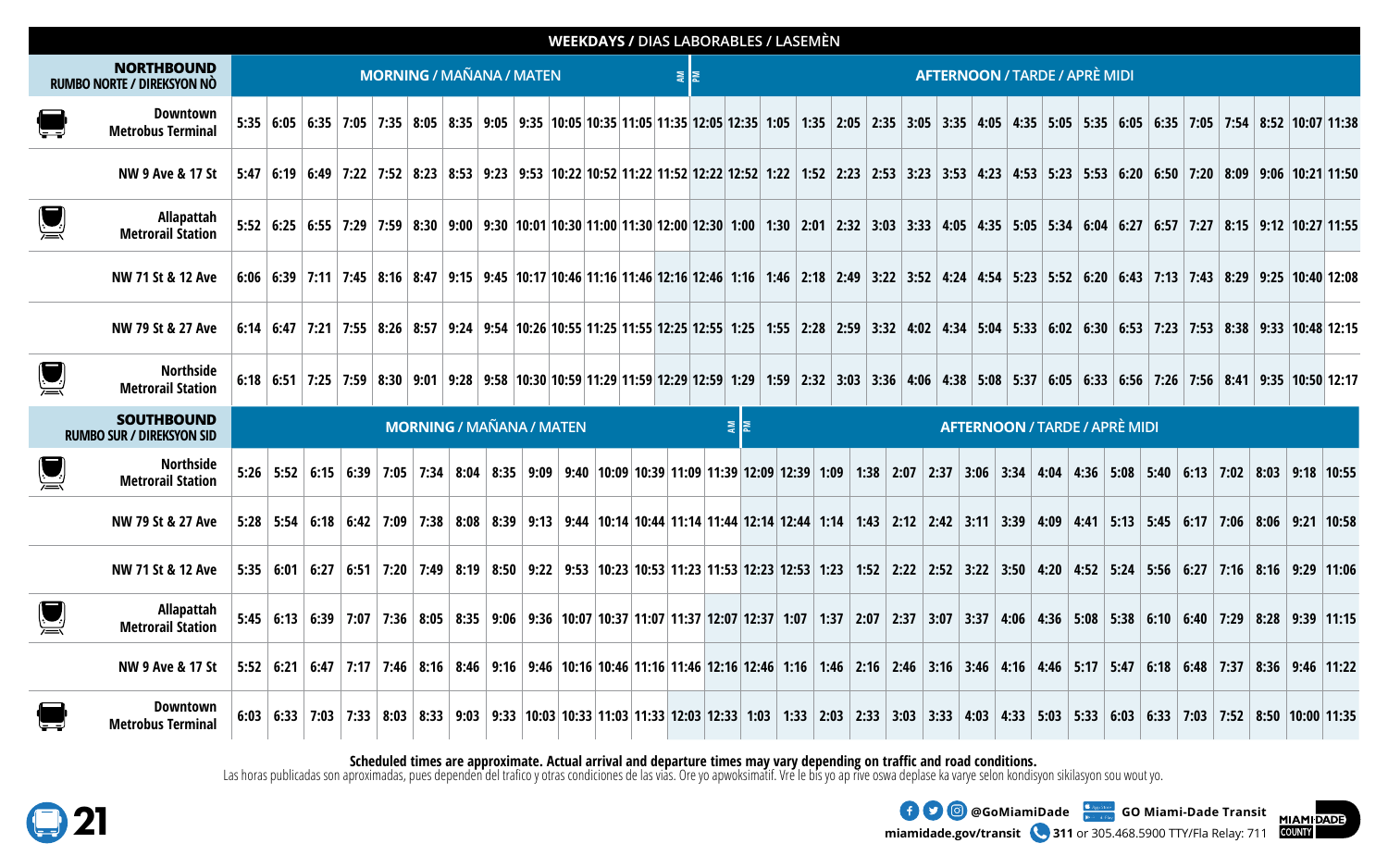|                  |                                                       |      |      |      |      |      |                                 |       |       | <b>SATURDAY / SÁBADO / SAMDI</b> |       |                  |       |      |                                      |                                      |      |      |      |      |      |      |      |      |       |       |  |  |
|------------------|-------------------------------------------------------|------|------|------|------|------|---------------------------------|-------|-------|----------------------------------|-------|------------------|-------|------|--------------------------------------|--------------------------------------|------|------|------|------|------|------|------|------|-------|-------|--|--|
|                  | <b>NORTHBOUND</b><br>RUMBO NORTE / DIREKSYON NÒ       |      |      |      |      |      | <b>MORNING / MAÑANA / MATEN</b> |       |       |                                  |       | $\sum_{k=1}^{n}$ |       |      | <b>AFTERNOON / TARDE / APRÈ MIDI</b> |                                      |      |      |      |      |      |      |      |      |       |       |  |  |
|                  | Downtown<br><b>Metrobus Terminal</b>                  | 5:36 | 6:16 | 6:55 | 7:35 | 8:15 | 8:53                            | 9:33  | 10:13 | 10:53                            | 11:33 | 12:13            | 12:53 | 1:33 | 2:13                                 | 2:53                                 | 3:33 | 4:13 | 4:53 | 5:32 | 6:13 | 7:13 | 8:13 | 9:13 | 10:14 | 11:14 |  |  |
|                  | NW 9 Ave & 17 St                                      | 5:46 | 6:26 | 7:05 | 7:45 | 8:25 | 9:07                            | 9:47  | 10:27 | 11:07                            | 11:47 | 12:27            | 1:07  | 1:47 | 2:27                                 | 3:08                                 | 3:48 | 4:28 | 5:08 | 5:47 | 6:28 | 7:27 | 8:27 | 9:27 | 10:25 | 11:25 |  |  |
|                  | Allapattah<br><b>Metrorail Station</b>                | 5:52 | 6:32 | 7:11 | 7:51 | 8:31 | 9:14                            | 9:54  | 10:34 | 11:14                            | 11:54 | 12:34            | 1:14  | 1:54 | 2:34                                 | 3:15                                 | 3:55 | 4:35 | 5:15 | 5:54 | 6:35 | 7:33 | 8:33 | 9:33 | 10:31 | 11:31 |  |  |
|                  | NW 71 St & 12 Ave                                     | 6:01 | 6:41 | 7:23 | 8:03 | 8:43 | 9:28                            | 10:08 | 10:48 | 11:28                            | 12:08 | 12:48            | 1:28  | 2:08 | 2:48                                 | 3:29                                 | 4:09 | 4:49 | 5:29 | 6:08 | 6:49 | 7:47 | 8:47 | 9:47 | 10:41 | 11:41 |  |  |
|                  | NW 79 St & 27 Ave                                     | 6:07 | 6:47 | 7:30 | 8:10 | 8:50 | 9:36                            | 10:16 | 10:56 | 11:36                            | 12:16 | 12:56            | 1:36  | 2:16 | 2:56                                 | 3:37                                 | 4:17 | 4:57 | 5:37 | 6:16 | 6:57 | 7:55 | 8:55 | 9:55 | 10:47 | 11:47 |  |  |
| $\mathbf{L}$     | <b>Northside</b><br><b>Metrorail Station</b>          | 6:09 | 6:49 | 7:32 | 8:12 | 8:52 | 9:39                            | 10:19 | 10:59 | 11:39                            | 12:19 | 12:59            | 1:39  | 2:19 | 2:59                                 | 3:41                                 | 4:21 | 5:01 | 5:41 | 6:20 | 7:01 | 7:58 | 8:58 | 9:58 | 10:49 | 11:49 |  |  |
|                  | <b>SOUTHBOUND</b><br><b>RUMBO SUR / DIREKSYON SID</b> |      |      |      |      |      | <b>MORNING / MAÑANA / MATEN</b> |       |       |                                  |       | 引                |       |      |                                      | <b>AFTERNOON / TARDE / APRÈ MIDI</b> |      |      |      |      |      |      |      |      |       |       |  |  |
| $\sum_{i=1}^{n}$ | <b>Northside</b><br><b>Metrorail Station</b>          | 5:56 | 6:43 | 7:22 | 8:02 | 8:41 | 9:15                            | 9:55  | 10:35 | 11:15                            | 11:55 | 12:35            |       | 1:15 | 1:55                                 | 2:35                                 | 3:15 | 3:55 | 4:35 | 5:15 | 5:55 | 6:55 | 8:05 | 9:05 | 10:05 | 11:05 |  |  |
|                  | NW 79 St & 27 Ave                                     | 5:58 | 6:45 | 7:25 | 8:05 | 8:44 | 9:20                            | 10:00 | 10:40 | 11:20                            | 12:00 | 12:40            |       | 1:20 | 2:00                                 | 2:40                                 | 3:19 | 3:59 | 4:39 | 5:19 | 5:59 | 6:59 | 8:09 | 9:09 | 10:07 | 11:07 |  |  |
|                  | NW 71 St & 12 Ave                                     | 6:05 | 6:52 | 7:33 | 8:13 | 8:52 | 9:29                            | 10:09 | 10:49 | 11:29                            | 12:09 | 12:49            |       | 1:29 | 2:09                                 | 2:49                                 | 3:28 | 4:08 | 4:48 | 5:28 | 6:08 | 7:08 | 8:17 | 9:17 | 10:14 | 11:14 |  |  |
|                  | Allapattah<br><b>Metrorail Station</b>                | 6:15 | 7:04 | 7:45 | 8:25 | 9:04 | 9:41                            | 10:21 | 11:01 | 11:41                            | 12:21 | 1:01             |       | 1:41 | 2:21                                 | 3:01                                 | 3:40 | 4:20 | 5:00 | 5:40 | 6:20 | 7:18 | 8:27 | 9:27 | 10:23 | 11:23 |  |  |
|                  | NW 9 Ave & 17 St                                      | 6:21 | 7:10 | 7:51 | 8:31 | 9:11 | 9:48                            | 10:28 | 11:08 | 11:48                            | 12:28 | 1:08             |       | 1:48 | 2:28                                 | 3:08                                 | 3:47 | 4:27 | 5:07 | 5:47 | 6:27 | 7:24 | 8:33 | 9:33 | 10:28 | 11:28 |  |  |
|                  | <b>Downtown</b><br><b>Metrobus Terminal</b>           | 6:31 | 7:21 | 8:02 | 8:42 | 9:24 | 10:01                           | 10:41 | 11:21 | 12:01                            | 12:41 | 1:21             |       | 2:01 | 2:41                                 | 3:21                                 | 4:00 | 4:40 | 5:20 | 6:00 | 6:40 | 7:35 | 8:44 | 9:44 | 10:38 | 11:38 |  |  |